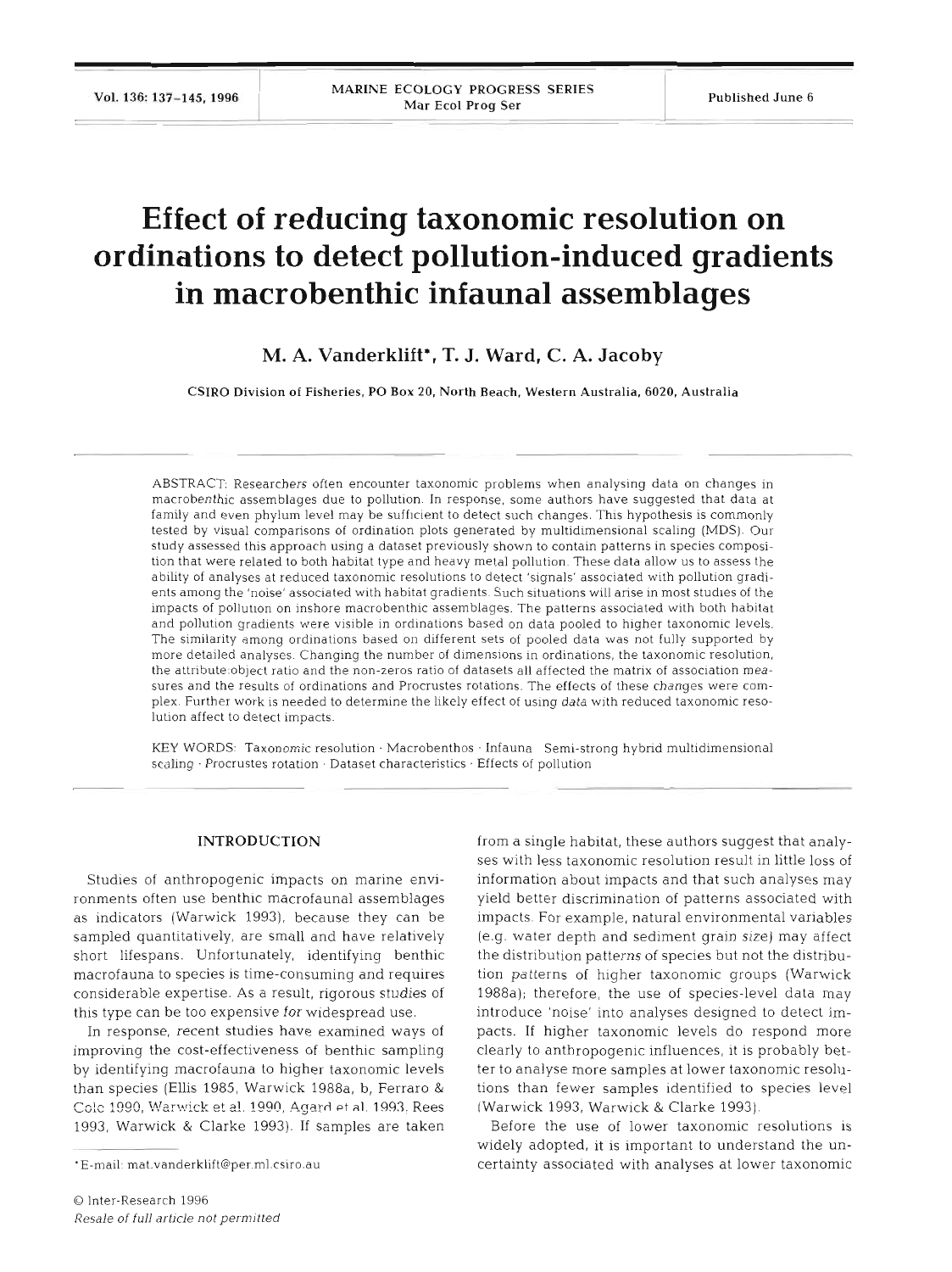resolutions. It is particularly important to determine the extent to which analyses at lower taxonomic resolutions recover the details contained in analyses of species-level data. This is especially true for areas that have gradients associated with factors other than pollution (e.g. habitat or depth gradients).

Macrobenthic studies commonly rely on ordinations to highlight spatial and temporal differences in assemblages, attempting to identify likely causal links by relating these differences to anthropogenic inputs. Although several recent studies have used ordination techniques such as Principal Components Analysis (e.g. Roper et al. 1989) or Principal Coordinates Analysis (e.g. Stull et al. 1986), most authors have preferred multidimensional scaling (MDS; e.g. Gray et al. 1988, Austen et al. 1989, Zenetos & Papathanassiou 1989, Gray et al. 1990, Agard et al. 1993).

In many previous studies, authors evaluated the similarity of patterns in ordination plots based on different levels of taxonomic resolution without the aid of statistics that directly compared the patterns (Heip et al. 1988, Warwick 1988a, b, Rees 1993, Warwick & Clarke 1993). Where patterns appeared to change little, authors concluded that there had been little loss of information. Such subjective comparisons may suffer from observer biases including level of experience (Gray et al. 1988).

This study uses statistical methods to document changes in ordination plots that are based on macroinfaunal distributions that have been grouped at different taxonomic resolutions. Distribution patterns are expected to relate to a known gradient in metal pollution, because the samples were collected in Upper Spencer Gulf, where the sediments have high concentrations of heavy metals (Ward & Young 1981). Previous reports have described the relationships between concentrations of metals and compositions of epifaunal and infaunal assemblages near a smelter (Ward & Young 1982, Ward & Hutchings 1996, this issue). In this paper, we explore whether analyses of macroinfauna1 data at decreasing levels of taxonomic resolution identify patterns associated with habitat differences and pollution that are similar to those discussed by Ward & Hutchings (1996).

We examined the changes at different taxonomic resolutions by correlating the association matrices that underlie the ordinations, by comparing stress values to determine how well ordination plots displayed a pattern, and by using Procrustes rotation to compare patterns in the ordinations. We also manipulated the data in an attempt to simulate the 2 purely numerical differences associated with data matrices at different taxonomic resolutions. In general, data matrices at higher taxonomic levels will have fewer taxa (attributes) relative to the number of samples (objects). We have termed this a

change in the attribute:object ratio. In addition, most samples will contain representatives of higher taxonomic levels; therefore, the number of non-zero values per column increases as the taxonomic resolution decreases. We have termed this a change in the non-zeros ratio. Both of these changes usually accompany pooling of species-level data to higher taxa, but we attempted to examine their effects independently.

# **METHODS**

Original dataset. The dataset consisted of macroinfaunal abundances in samples from Upper Spencer Gulf, South Australia. Ward & Young (1981) and Ward & Hutchings (1996) have described how these data were collected. A total of 372 species were collected in 9 replicate samples taken from each of 6 habitats along 3 transects during the austral winter of 1979 and the austral summer of 1980. We pooled replicate samples as did Ward & Hutchings (1996). This procedure yielded a data matrix of 36 samples (2 times  $\times$  3 transects  $\times$  6 habitats) by 372 species. As is characteristic of macroinfaunal datasets, most values in the matrix were zeros. Ward & Hutchings (1996, this issue) reduced the dataset to 233 species by removing 'rare' species (i.e. species represented by only 1 or 2 individuals). We also removed any taxa in each dataset that were represented by only 1 or 2 individuals. Ward & Hutchings' (1996) analysis of the species dataset is the benchmark for our comparisons.

Multivariate analyses. We used the multivariate analysis package PATN<sup>TM</sup> (Belbin 1993) and, following Ward & Hutchings (1996), calculated Bray & Curtis dissimilarity measures (Bray & Curtis 1957) from untransformed abundances for all datasets. It is important to note that the type of data standardisation, data transformation and association measure affect subsequent ordinations (Jackson 1993), and our use of the Bray & Curtis association measure on untransformed abundance data increases the influence of taxa with high abundances.

Association measures were used to ordinate samples in Semi-strong Hybrid Multidimensional Scaling (SSH). This method uses a nonmetric, ordinal approach above a user-defined association value (Belbin 1991, 1993); that is, dissimilarities above this value are ranked so that the ordination uses only relative dissimilarities. Below this value, the ordination uses a ratio approach. This combination of ordinal and ratio scaling is the principal difference between SSH and metric or nonmetric MDS.

The utility of reduced taxonomic resolution has previously been tested on data from a homogeneous habitat. Our samples came from different habitats as well as from along a pollution gradient. We expected to detect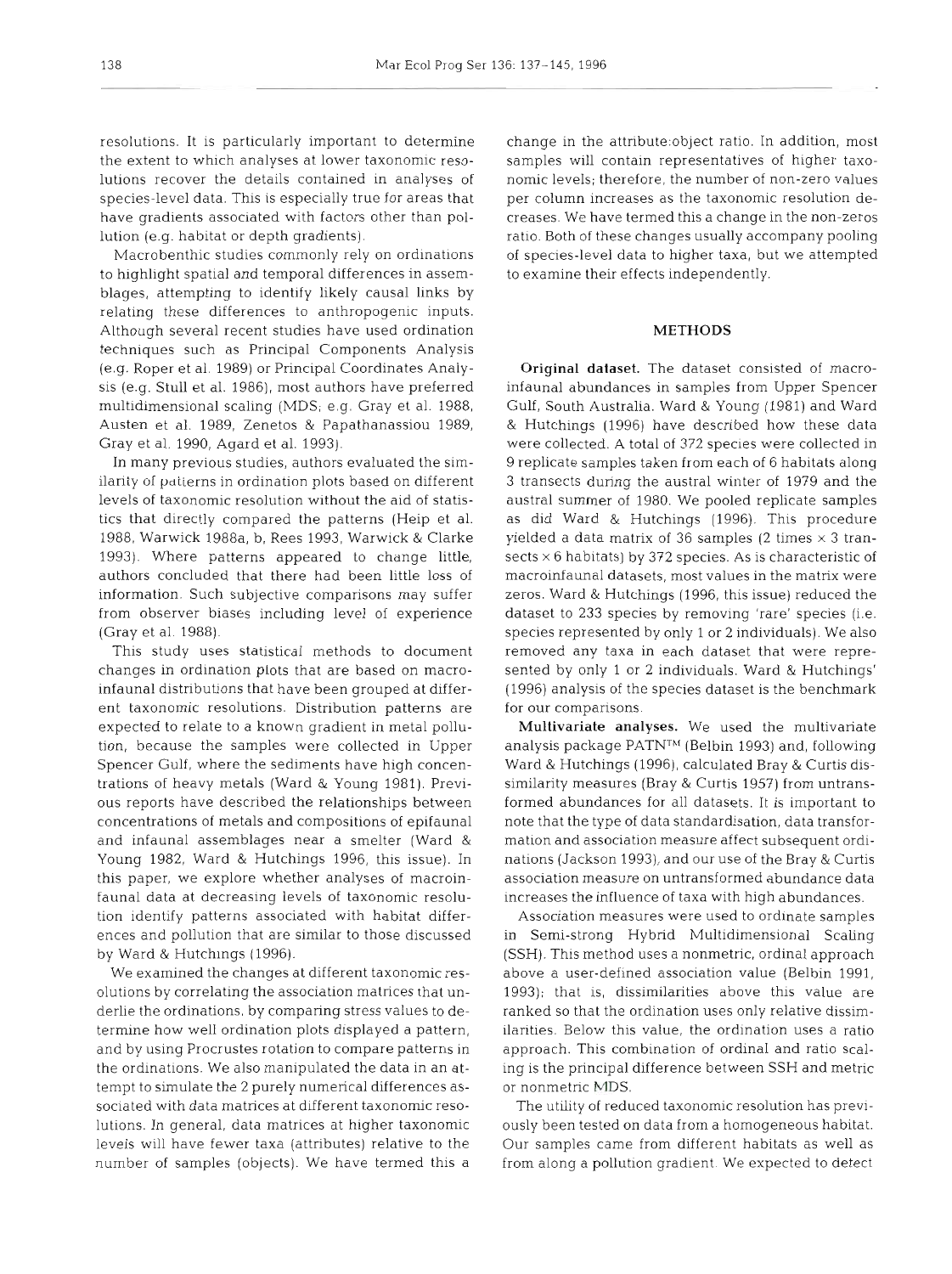lidity of our interpretation of the results of SSH analyses pare ordinations. Our goodness-of-fit measure was the by conducting randomisation tests (using the ASIM error sum of squares value generated by PATN<sup>IM</sup> (Belmodule of the PATN software) that are based on the bin 1993, herein termed  $m<sup>2</sup>$ . This measure correconcept underlying analyses of variance. sponds to Gower's (197 1) sum of squared distances and

numbers of taxa from the species, genus and family the effects of reducing taxonomic resolution. datasets. The order and class datasets contained too Monte Carlo randomisation tests allowed us to inveswithout changing the attribute:object ratio. We did this using SSH ordination and Procrustes rotation. by progressively removing the taxa that occurred in the least number of samples in the species and genus datasets (i.e. first the taxa that occurred in only 1 sam- **RESULTS**  ple, then taxa that occurred in only 2 samples, and so on). From each of these datasets, we generated 10 ran- **Choice** of dimension domly selected subsets of equal size.

We used SSH stress (Belbin 1993) as a measure of sions.

how changing taxonomic resolution and manipulating dataset characteristics afbetween samples. Firstly, we used SSH stress for ordinations of each taxonomic resolution in 2, 3, 4 and 5 dimensions to determine the optimal number of dimensions for our analyses. We also examined ferent non-zeros ratios. changes in SSH stress among ordinations based on different taxonomic resolutions, different attribute:object ratios and dif-

patterns associated with both factors. We tested the va- We used Procrustes rotation (Gower 1971) to com-**Data manipulations.** To decrease taxonomic resolu-<br>the  $m^2$  statistic of Digby & Kempton (1987) and Jacktion, we pooled data to genus, family, order and class son (1993). We standardised Procrustes rotations to level. The resulting datasets contained 183 genera, 108 scale the  $m^2$ -values from 0 (perfect match) to 1 (no families, 46 orders and 15 classes. The match). Procrustes rotations helped us choose among We manipulated the species, genus and family 2, 3, 4 and 5 dimensions for ordinations and to compare datasets to simulate the changes in the dataset charac- ordinations generated from datasets with different taxteristics that occurred as we pooled data. Firstly, within onomic resolutions, different attribute:object ratios and a taxonomic level, we created datasets with different different non-zeros ratios to the species-level ordinaattribute.object ratios but with the same non-zeros tion. The species-level ordination was chosen as the ratio. We did this by randomly extracting selected target for Procrustes rotations because we focused on

few taxa for these procedures. The number of taxa tigate the significance of SSH stress and  $m<sup>2</sup>$  statistics. extracted was varied to give different attribute:object Data matrices from each taxonomic level were subratios, and we used 10 different subsets for each num- jected to Monte Carlo re-ordering in PATN<sup>1M</sup> (Belbin ber of taxa. Secondly, we increased the non-zeros ratio 1993). The resulting 1000 matrices were analysed

Statistical comparisons. Clarke (1993) suggested The number of dimensions is significant in MDS that correlations of association matrices provide a nat- ordination techniques because an ordination is recalural measure of correspondence between ordinations. culated when the number of dimensions is changed, We assessed similarity between association matrices unlike in methods such as Principal Components by using Mantel tests (Manly 1991, Belbin 1993) based Analysis, where additional dimensions do not change on Pearson's product moment correlation coefficients the orientation of those already calculated. Selecting  $(r)$ . The Mantel test used in PATN<sup> $M$ </sup> compares correla- too few dimensions in MDS may lead to a poor repretions of original association matrices with correlations sentation of data, and selecting too many dimensions arising from 5000 random permutations of the values can result in unnecessary noise. In our analyses, in each association matrix. As the conclusions arising both SSH stress and the  $m<sup>2</sup>$  statistic indicated that from tests on original and ranked matrices were the the optimum was 3 dimensions (Table 1); therefore, same, we have reported only tests on ranked matrices. all subsequent analyses were conducted in 3 dimen-

fected ordinations. Higher stress values Table 1. Changes in SSH stress and error sums of squares *(m2)* with changes in number of dimensions of ordination. -: not applicable, as the species-level<br>representative of the original distances<br>ordination was not rotated to itself

| Taxonomic<br>level | SSH stress |         |         | Change in measure with change in dimension<br>Error sums of squares $(m^2)$ |          |          |
|--------------------|------------|---------|---------|-----------------------------------------------------------------------------|----------|----------|
|                    | $2 - 3$    | $3 - 4$ | $4 - 5$ | $2 - 3$                                                                     | $3 - 4$  | $4 - 5$  |
| <b>Species</b>     | 0.0652     | 0.0241  | 0.0117  |                                                                             |          |          |
| Genus              | 0.0642     | 0.0249  | 0.0161  | $-0.014$                                                                    | $-0.042$ | $-0.002$ |
| Family             | 0.0696     | 0.0351  | 0.0249  | 0.375                                                                       | 0.040    | $-0.108$ |
| Order              | 0.0573     | 0.0336  | 0.0239  | 0.227                                                                       | $-0.048$ | 0.012    |
| Class              | 0.0435     | 0.0327  | 0.0183  | 0.103                                                                       | 0.006    | 0.046    |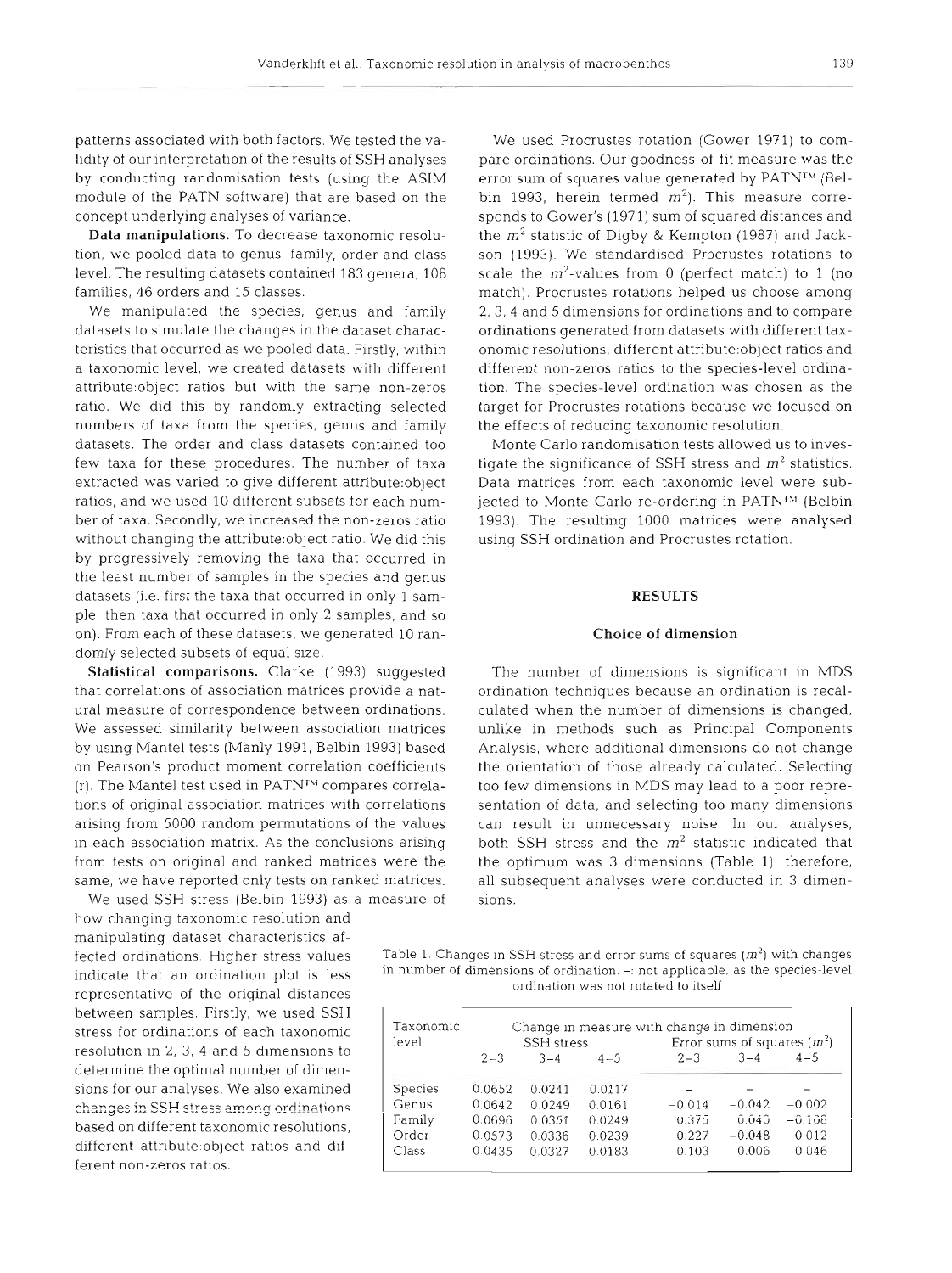### Reducing taxonomic resolution

Association matrices generated from data at genus, family and order resolutions were highly correlated to the species-level association matrix, but the strength of the correlation was declining (Fig. 1). At class level, the correlation was relatively poor. As Mantel tests did not result in r-values greater than those generated with the original association matrices, these results suggest that all association matrices contained non-random information, but the similarity of this information to that in the species-level data decreased.

Although weakening correlations indicated that dissimilarities between samples changed with decreased taxonomic resolution, the influence of such changes was less apparent in the ordination plots (Fig. 2). As the initial orientation of each ordination was arbitrary, we rotated the plots in 3 dimensions using MacSpin<sup>TM</sup> (Donoho et al. 1985) to highlight similanties in patterns across taxonomic levels. One dominant pattern was for samples to group according to habitat types (Fig. 2). The groups were relatively compact and separate at the species, genus, family and order levels, but at class level, the groups were more diffuse and overlapping. Within habitat types, the unvegetated intertidal sites and the Zostera intertidal sites on the metal-contaminated transects (outlined I and Z in Fig. 2) were separated from sites on unpolluted transects (solid I and Z in Fig. 2).



Fig. 1. Pearson's product moment correlation values (r) for correlations between ranked association matrices at different levels of taxonomic resolution to the ranked species level association matrix

ASIM tests on the results of all SSH analyses supported our interpretation that sites in different habitats and sites with different levels ol contamination were separated. For all taxonomic levels, none of the 1000 randomised results provided a better interpretation of the SSH results than the one we chose.

The SSH stress values for these ordinations revealed a complex pattern (Fig. **3).** SSH stress was highest at the family and order levels and lowest at the class level

Genus

 $\begin{bmatrix} P_p & P_{U} \end{bmatrix}$ 

U

Class

 $\cdot$ 

U





Fig. 2. SSH plots generated from data at species, genus, family, order and class levels. Sample codes: (I) Intertidal Unvegetated; (Z) Zostera; (P) *Posidonia;* (U) Subtidal Unvegetated; samples in outline are from the polluted sites. Ordinations have been rotated with the MacSpin<sup>TM</sup> software so that patterns can be clearly vlewed in 2 dimensions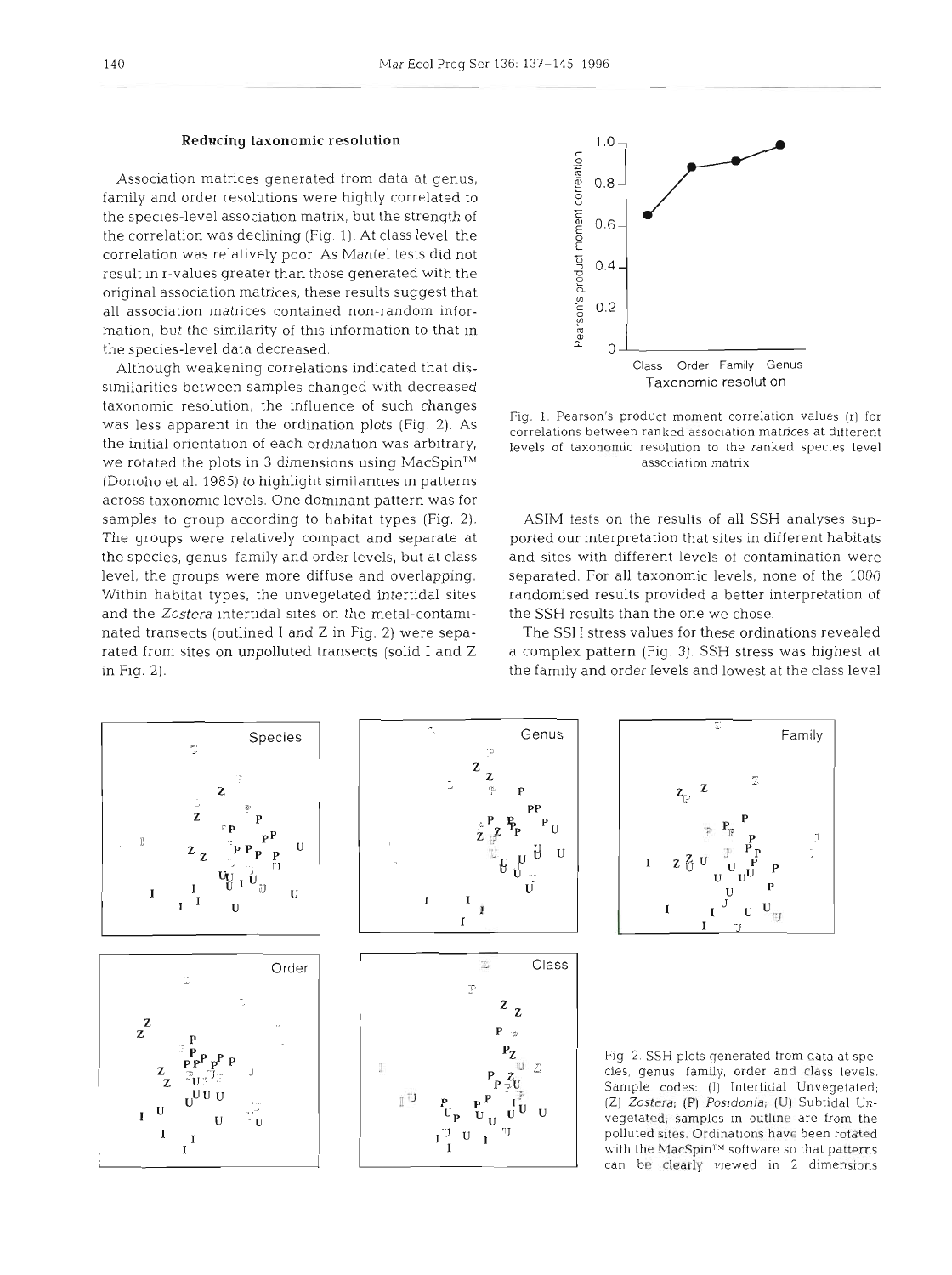(Fig. 3). In contrast, mean SSH stress for the ordinations created by Monte Carlo randomisations did not increase at the family and order levels (Fig. **3).** Stress in the random ordinations also decreased most at the class level (Fig. 3). The SSH stress values for the real data were lower than the mean values generated from random datasets, but the original stress values approached and, at class level, entered the tall of the frequency distribution for the random datasets (Figs. 3 & 4). It appeared that the real data always contained information that was non-random, but the amount of information decreased with decreasing taxonomic resolution.

Procrustes rotations showed that the **m2** statistic increased steadily with decreasing taxonomic resolution, which meant that ordinations at lower taxonomic resolutions were less similar to the original specieslevel plot (Fig 5). Procrustes rotations for 1000 randomised datasets at each taxonomic resolution yielded mean  $m<sup>2</sup>$  statistics that were consistently higher than those from the original datasets (Fig. 5). The  $m^2$  statistics for the original data approached but did not enter the frequency distribution of random  $m^2$  as taxonomic resolution decreased (Fig. 6). Once again, the original data contained non-random information at all taxonomic levels, but the amount of non-random information decreased with lower taxonomic resolution. It is important to note that the mean **m2** statistics from the randomisations exhibited no relationship to changes in the size of datasets (Fig. 5).



Fig. *3.* SSH stress for ordinations at increasing levels of taxonomic I-esolut~on **(W)** original data; **(m)** mean from Monte Carlo randomisations (n = 1000)

### Manipulating dataset characteristics

Among subsets of species and genus datasets with constant non-zeros ratios, the SSH stress and the **m2** statistic increased as the attribute:object ratio decreased (Fig. 7). The results from subsets of the family-level dataset showed a less clear pattern (Fig. 7). The nonzeros ratios did not differ greatly among the subsets

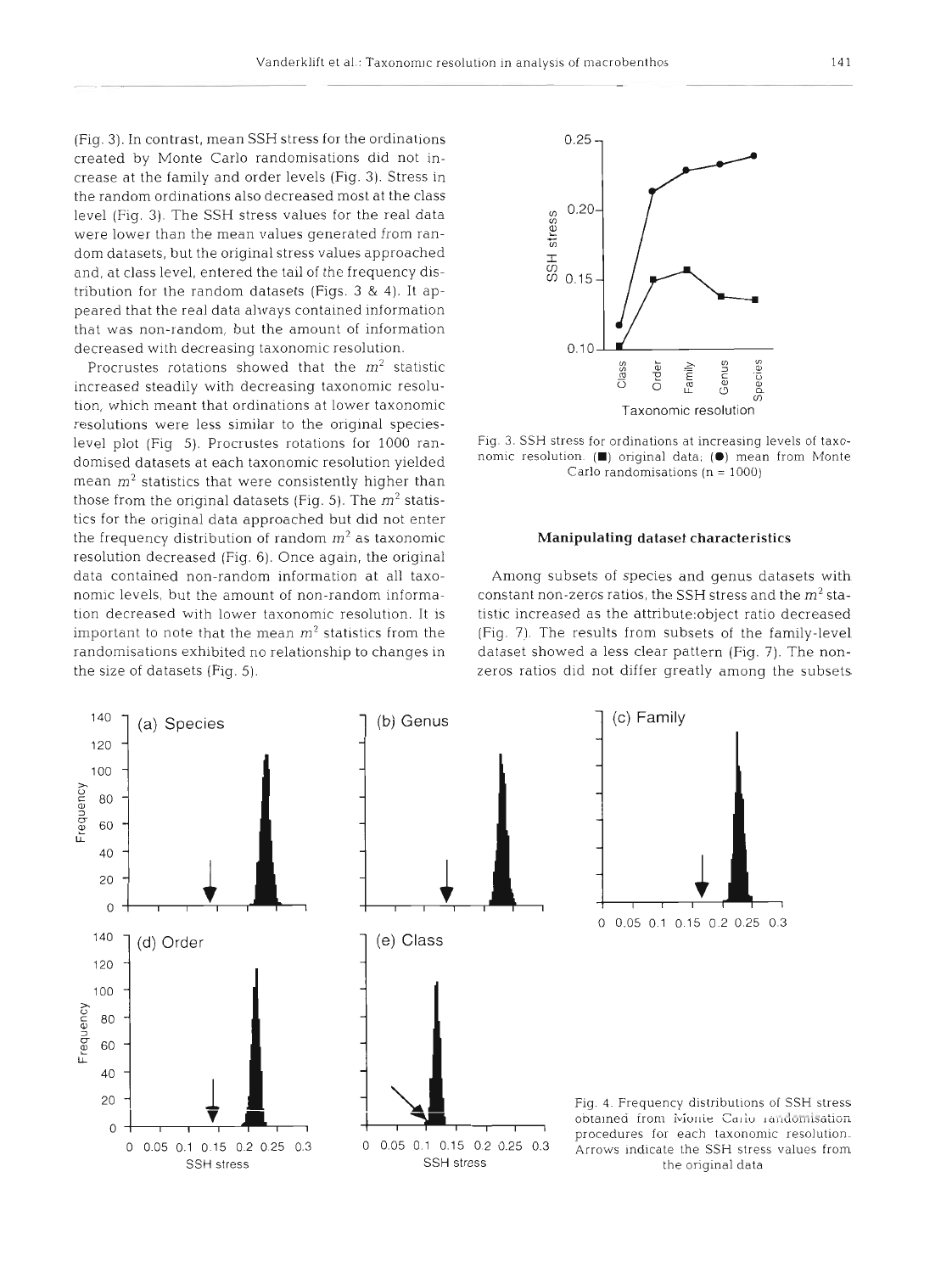

Fig. 5. Error sum of squares statistics  $(m^2)$  for Procrustes rotations of ordinations at increasing taxonomic resolutions to the species level. ( $\blacksquare$ ) original data; ( $\spadesuit$ ) mean from Monte Carlo randomisations ( $n = 1000$ )

within each taxonomic level (Fig, 7). These trends indicate less fit between association matrices and ordinations as the attribute:object ratio was reduced and less correspondence between ordinations based on datasets with fewer attributes than the species-level target ordination. The non-zeros ratios for genus datasets was higher than the non-zeros ratios for species datasets

(legend to Fig. 7), and the SSH stress and  $m^2$  for genus data were lower than those for species data (Fig. 7).

When the attribute:object ratio remained constant, both SSH stress and  $m^2$  statistics decreased as the nonzeros ratio increased (Fig. 8). These trends were apparent for subsets of both species and genus datasets, and they indicate a better fit of ordinations to association matrices and, a better correspondence between ordinations and the species-level target ordination.

# **DISCUSSION**

The samples comprising our dataset were taken from different habitats along a pollution gradient surrounding a lead smelter. Their patterns of species composition are related to habitat and metal pollution (Ward & Young 1981, Ward & Hutchings 1996; our results). The information contained in these samples provides a useful starting point for testing hypotheses about the effectiveness of analyses at reduced taxonomic resolutions.

Monte Carlo randomlsations at each taxonomic resolution tested the effect of changing dataset size by blurring any pattern inherent in the data. Our results showed that SSH stress could be expected to decrease with decreasing dataset size and  $m<sup>2</sup>$  statistics could be expected to remain unchanged. From these results, we

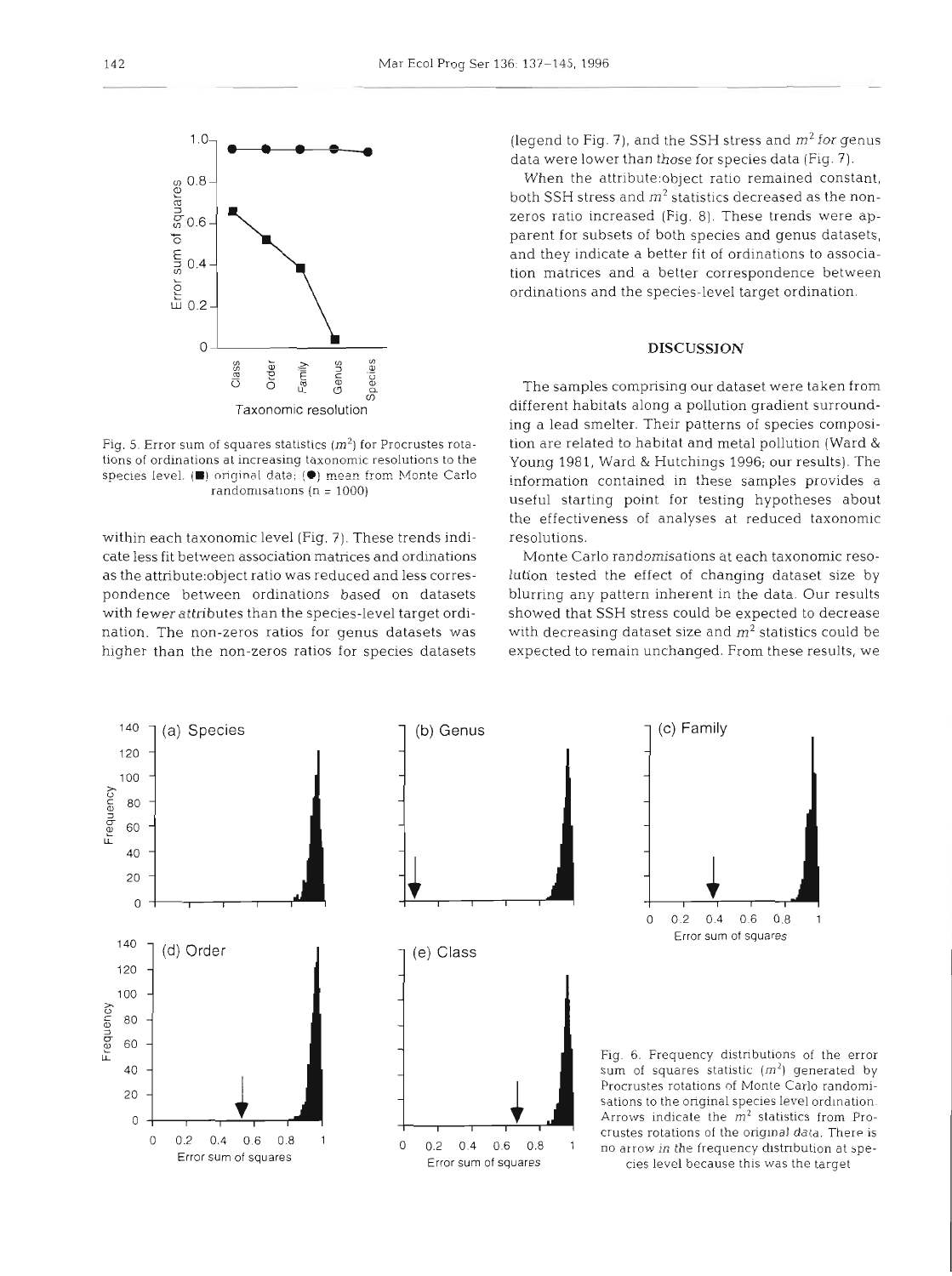

Fig. 7. Mean (a) SSH stress and (b) error sum of squares statistics  $(m^2)$  for only followed the trend accompanying de-<br>randomly generated subsets of data (n = 10) versus attribute:object ratio. creasing attribute:object randomly generated subsets of data (n = 10) versus attribute:object ratio. creasing attribute:object ratios.<br>The target for Procrustes rotations was the species-level ordination. (•) Despite the changes in SSH stress and The target for Procrustes rotations was the species-level ordination. ( $\bullet$ ) Despite the changes in SSH stress and  $m^2$  Species (range of non-zeros ratio = 6.58–7.01); ( $\square$ ) genus (range of non-<br>statistics, 2 patterns r Species (range of non-zeros ratio =  $6.58-7.01$ ); ( $\square$ ) genus (range of nonzeros ratio - 7.36-7.94); (B] family (range of non-zeros ratio = 9.45-9.88) ordinations to the order level. These 2 pat-

resolutions (reducing the dataset size) would lead to a intertidal sites of Transect A from the intertidal sites of decrease in SSH stress and no change in *m2* statistics. Transect *B* and C) are those discussed by Ward & These trends suggest a better fit between multivariate Hutchings (1996). In addition, SSH stress and *m2* stameasures of distance and ordinations and no change in tistics always remained lower than the mean values patterns in ordinations. The same state of the Monte Carlo randomisations, confirming the patterns in ordinations.

terns. SSH stress increased slightly at the family and from all taxonomic levels. order levels and  $m^2$  statistics increased steadily at Visual comparisons of our MDS ordination plots gen-

revealed the same patterns, suggesting that this difference was not caused by characteristics associated with the application of Bray **0.25** - & Curtis association measures to untransformed abundance data (authors' unpubl. data). **0.20** -

In addition to lowering overall dataset size, decreasing taxonomic resolution also decreases the attribute:object ratio and increases the non-zeros ratio in the result- 0<sup>15</sup> ing datasets. When the attribute:object ratio was decreased independently of the nonattnbute:object ratio was held constant, both the SSH stress and the  $m^2$  statistic de-<br>Fig. 8. Mean (a) SSH stress and (b) error sum of squares statistics  $(m^2)$  for

These opposing effects may have led to the changes in SSH stress and  $m<sup>2</sup>$  statistics that we observed as we manipulated the **<sup>a</sup>**real data. The observed increase in SSH stress at the family and order levels followed the trend accompanying decreasing attribute:object ratios, and the decrease in SSH stress at the class level followed the  $\Box$   $\Box$   $\blacksquare$ <sup>a</sup>ratios. For these data, the non-zeros ratio may be the dominant influence on SSH stress above order level and the attrib- $\frac{1}{2}$   $\frac{2}{3}$   $\frac{3}{4}$   $\frac{4}{5}$   $\frac{5}{6}$   $\frac{7}{10}$  ute:object ratio may control SSH stress below order level. In contrast, *m2* statistics

terns (separation of sites according to habi-

would predict that pooling data to lower taxonomic tat type and separation of the metal-contaminated Manipulations of real data did not yield these pat- presence of non-random information in the real data

lower taxonomic resolutions. These results indicate erally support arguments that analyses of data at lower less fit between ordinations and underlying measures taxonomic resolutions generate distribution patterns of distance and changes in the patterns in ordinations. associated with pollution gradients as clearly as analy-In addition, changes in taxonomic resolution led to less ses at species level (Heip et al. 1988, Warwick 1988a, b, similar association matrices as shown by decreasing Gray et al. 1990, Agard et al. 1993, Warwick & Clarke correlations between matrices. Log-transformed data 1993). Our results also indicate that analyses based on



creased. These results indicate that de- randomly generated subsets of data (n = 10) versus the non-zeros ratio. creasing taxonomic resolution may create The target for Procrustes rotations was the species level ordination.<br> **(** $\bullet$ ) species; ( $\Box$ ) genus opposing effects on ordinations.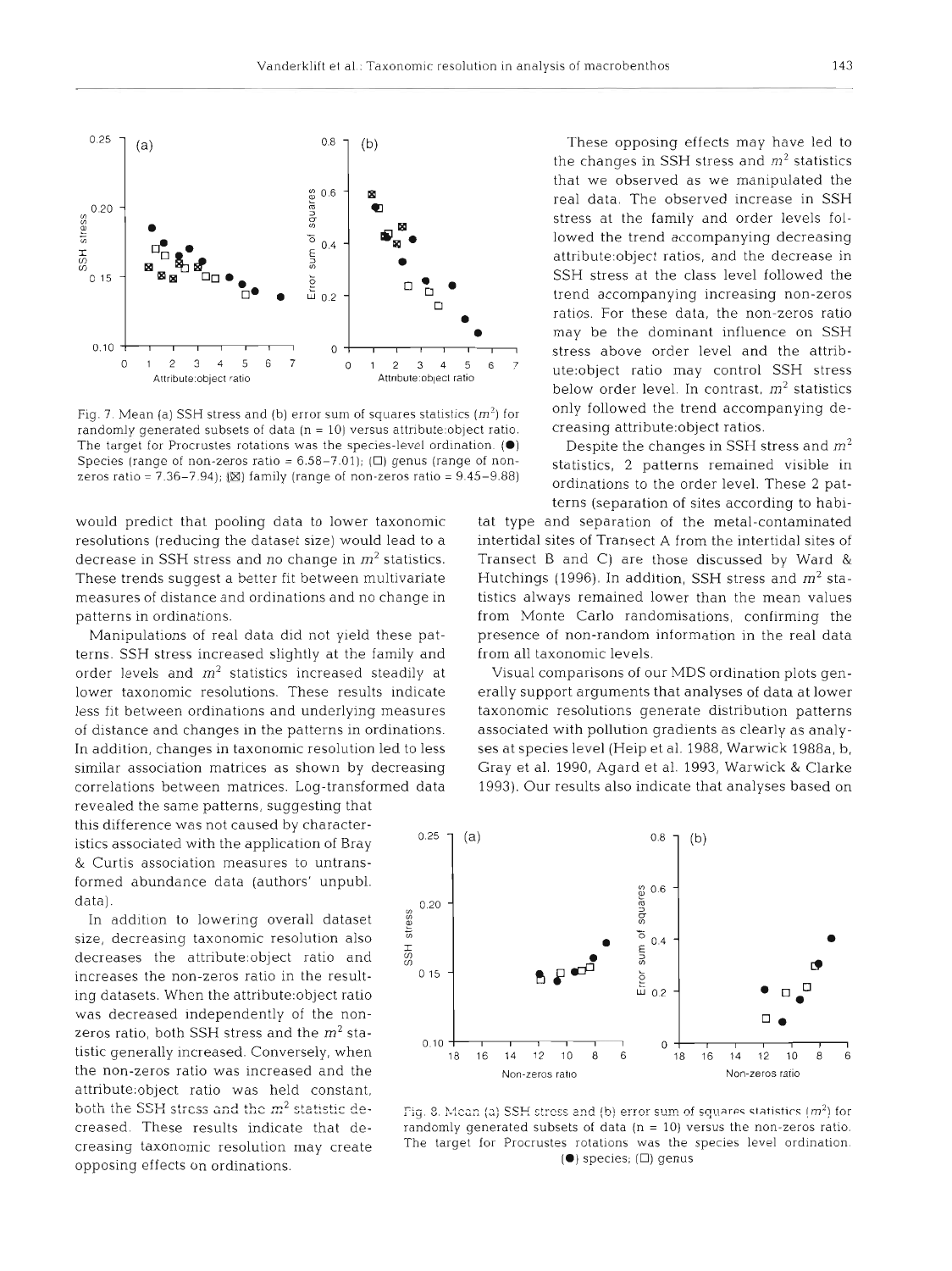reduced taxonomic resolutions may detect patterns associated with habitat gradients. The ability to detect <sup>a</sup>'signal' associated with pollution gradients amid the 'noise' associated with a habitat gradient increases the utility of analyses based on reduced taxonomic resolutions.

It is important to note there are changes associated with decreasing the level of taxonomic resolution. Lower correlations between association matrices indicate a change in the estimates of distance between samples. Higher SSH stress values at some taxonomic levels indicate that ordinations are less successful at representing the distances between samples. Higher  $m<sup>2</sup>$  statistics indicate that ordinations based on data at lower taxonomic resolutions are less similar to ordinations of species-level data.

Overall, visual comparisons of MDS plots are rather subjective tests. Visual comparisons have no objective way of estimating resolving power, i.e. no means of estimating the probabilities of proposing the existence of a pollution or habitat gradient that does not exist or failing to detect a gradient that does exist. Our results indicate that the arbitrary selection of taxonomic resolution may alter the risk of making an error with no guarantee that the risk will be increased or decreased. Therefore, results from a single study that suggest certain levels of taxonomic resolution are adequate or preferable for detecting the impacts of pollution may not be broadly applicable.

Before reduced taxonomic resolution is widely used, there is a need to explore the generality of our findings with other datasets. Different assemblages collected along different gradients may yield other results. For example, assemblages along weaker natural gradients may not yield robust patterns like those seen along a strong pollution or habitat gradient. The influences reducing taxonomic resolution and altering the attribute:object or non-zeros ratios warrant evaluation because of the need to balance the cost of sampling a large number of places for data at the species level against the loss of potentially important information associated with taking fewer samples (reducing the number of objects) and analysing data at lower taxonomic resolutions.

Acknowledgements. This work was funded by the Marine Environment Research Program in the CSIRO Division of Fisheries. The original field sampling was funded by the International Lead Zinc Research Organization (New York), and the fauna was identified by Pat Hutchings and the staff of the Australian Museum (Sydney). We are very grateful to Dennis Heinemann (CSJRO Division of Fisheries) for his assistance in preparing the scripts that generated the series of Monte Carlo randomisations. We are also grateful to Lee Belbin (CSIRO Division of Wildlife and Ecology), David Fox (CSIRO Biometrics Unit) and Dennis Heinemann for their critical reviews of the manuscript.

### LIERATURE CITED

- Agard JBR, Gobin J, Warwick RM (1993) Analysis of marine macrobenthic community structure in relation to pollution, natural oil seepage and seasonal disturbance in a tropical environment (Trinidad, West Indies). Mar Ecol Prog Ser 92:233-243
- Austen IMC, Warwick RM, Rosado MC (1989) Meiobenthic and macrobenthic community structure along a putative pollution gradient in southern Portugal. Mar Pollut Bull 20:398-405
- Belbin L (1991) Semi-strong hybrid scaling, a new ordination algonthm. J Veg Sci 2:491-496
- Belbin L (1993) PATN technical reference. CSIRO Division of Wildlife and Ecology, Canberra
- Bray JR, Curtis JT (1957) An ordination of the upland forest communities of southern Wisconsin. Ecol Monogr 27: 325-349
- Clarke KR (1993) Non-parametric multivariate analyses of changes in community structure. Aust J Ecol 18:117-143
- Digby PGN. Kempton RA (1987) Multivariate analysis of ecological communities. Chapman & Hall, London
- Donoho AW, Donoho DL, Gasko M, Olson CW (1985) Mac-Spin graphical data analysis software. D2 Software, Austin
- EUis D (1985) Taxonomic sufficiency in pollution assessment. Mar Pollut Bull 16.459
- Ferraro SP, Cole FA (1990) Taxonomic level and sample size sufficient for assessing pollution impacts on the Southern California Bight macrobenthos. Mar Ecol Prog Ser 67: 251-262
- Gower JC (1971) Statistical methods of comparing different multivariate analyses of the same data. In: Hodson FR, Kendall DG. Tautu P (eds) Mathematics in the archaeological and historical sciences. Edinburgh University Press, Edinburgh, p 138-149
- Gray JS, Aschan M, Carr MR. Clarke KR, Green RH, Pearson TH, Rosenberg R, Warwick RM (1988) Analysis of community attributes of the benthic macrofauna of Frierfjord/ Langesundfjord and in a mesocosm experiment. Mar Ecol Prog Ser 46:153.-165
- Gray JS, Clarke KR. Warwick RM. Pearson TH, Hobbs G (1990) Detection of initial effects of pollution on marine benthos: an example from the Ekofisk and Eldfisk oilfields, North Sea. Mar Ecol Prog Ser 66:285-299
- Heip C, Warwick RM, Carr MR, Herman PMJ, Huys R, Smol N, Van Holsbeke K (1988) Analysis of community attributes of the benthic meiofauna of Fnerfjord/Langesundfjord. Mar Ecol Prog Ser 46:171-180
- Jackson DA (1993) Multivariate analysis of benthic invertebrate communities: the implication of choosing particular data standardisations, measures of association, and ordination methods. Hydrobiologia 268:9-26
- Manly BFJ (1991) Randomisation and Monte Carlo methods in biology. Chapman & Hall, London
- Rees HL (compiler) (1993) Analysis and interpretation of benthic community data at sewage sludge disposal sites. Aquat Env Monit Rep No. 37, MAFF Direct Fish Res, Lowestoft
- Roper DS, Smith DG, Read GB (1989) Benthos associated with two New Zealand coastal outfalls. NZ J Mar Freshwat Res 23:295-309
- Stull JK, Haydock **CT,** Smith RW, Montagne DE (1986) Longterm changes in the benthic community on the coastal shelf of Palos Verdes, Southern California. Mar B101 91: 539-551
- Ward TJ, Hutchings PA (1996) Effects of trace metals on infaunal species composition in polluted intertidal and